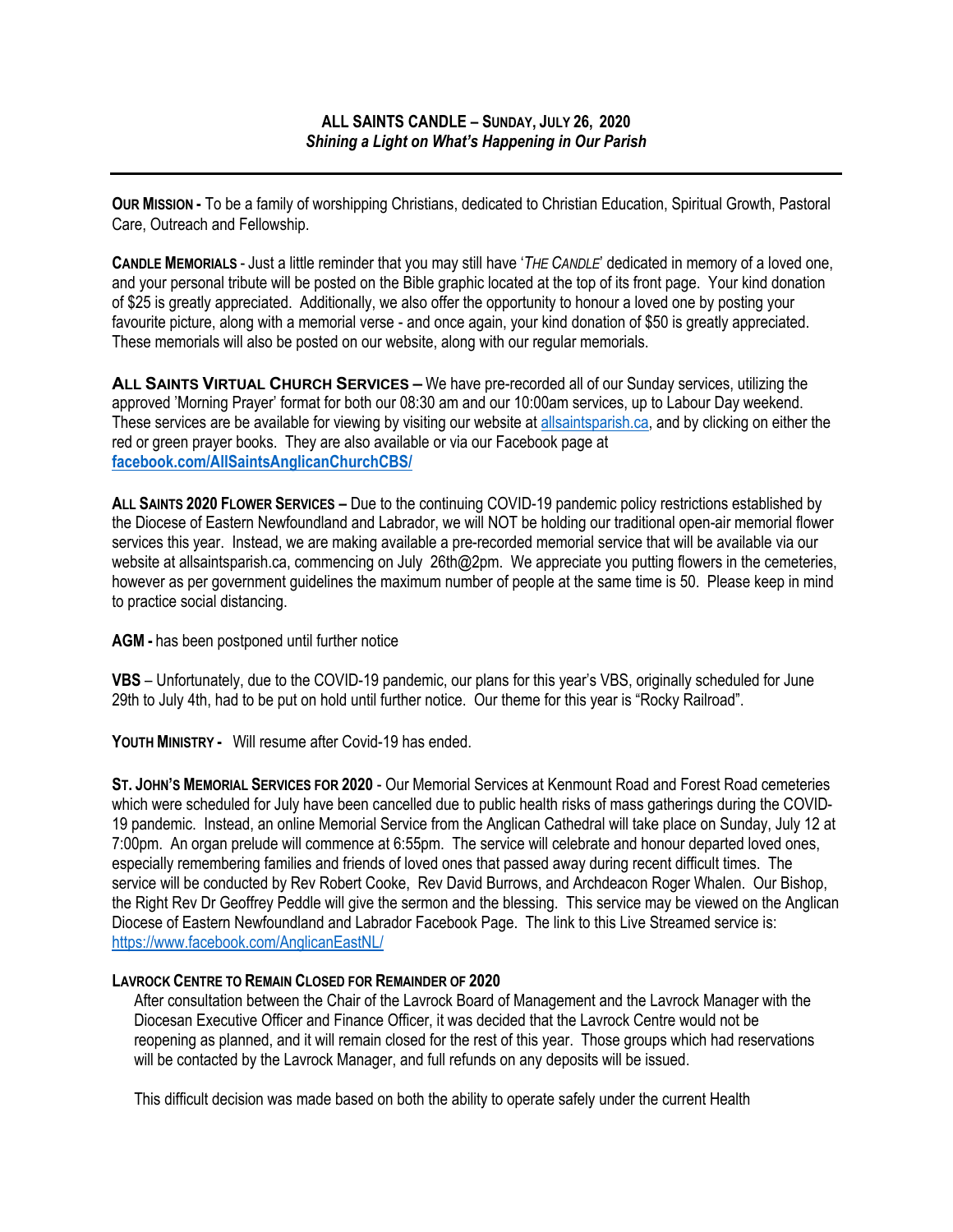Guidelines and also the financial impact for the Diocese. Todd Martin, our Manager, will continue multiple regular visits to the Lavrock for inspection and security purposes. While we regret having to make this decision, we feel it is the best one given our current circumstances. Hopefully we will have a successful season next year in 2021.

Peace,

Archdeacon Sam Rose - Diocesan Executive Officer

## **THANK OFFERING - YOUTH MINISTRY**

• A Thank Offering has been given in celebration and thanksgiving as we welcome our little grandson and nephew, **Caleb William David** by Bill, Rita and Mitchell.

## **MEMORIAM - CEMETERY FUND**

• In loving memory of **Alex Crewe** by Helen Evans

## **MEMORIAM - GENERAL FUND**

- In loving memory of **Dad-Noah Porter** (remembering his death July 29, 1999) by Aura, Jerry and Family
- In loving memory of **Son-Gordon A. Dawe** (who passed away July 18, 2008) by Mother-Frances Dawe
- In loving memory of **Julia Batten** (remembering her birthday July 24th ) and Emma Taylor (remembering her birthday July 25th) by Graham and Sandra Taylor

| 2020-07-19        | <b>Weekly</b> | YTD.         | Why not consider signing up to our e-Giving program. It's                    |
|-------------------|---------------|--------------|------------------------------------------------------------------------------|
| <b>Budget</b>     | 3.601.92      | 142,543.33   | an easy way to ensure you contribute on a regular basis,                     |
| <b>Actual</b>     | 2,568.00      | 103.590.31   | even during those periods when you are unable to<br>regularly attend church. |
| <b>Difference</b> | -1.033.92     | $-38,953.02$ |                                                                              |

| <b>ALL SAINTS ANGLICAN PARISH CBS</b><br>419 Conception Bay Highway<br>Conception Bay South, NL, A1X 7A2 |                            | Telephone: 709-834-4501<br>office@allsaintsparish.ca |  |
|----------------------------------------------------------------------------------------------------------|----------------------------|------------------------------------------------------|--|
| <b>ADMINISTRATION OFFICE HOURS</b><br>Monday-Friday                                                      |                            | <b>CLERGY OFFICE HOURS</b><br>Monday – Thursday      |  |
| 9:00am - 12:30pm; 1:00pm - 3:00pm                                                                        |                            | 09:00am - 3:00pm                                     |  |
| <b>REV WAYNE PARSONS</b>                                                                                 | <b>REV SAM BUTLER</b>      | <b>ELIZABETH BISHOP</b>                              |  |
| Rector                                                                                                   | Associate                  | Administration                                       |  |
| rev.wayneparsons@nf.sympatico.ca                                                                         | rev.sam@allsaintsparish.ca | office@allsaintsparish.ca                            |  |